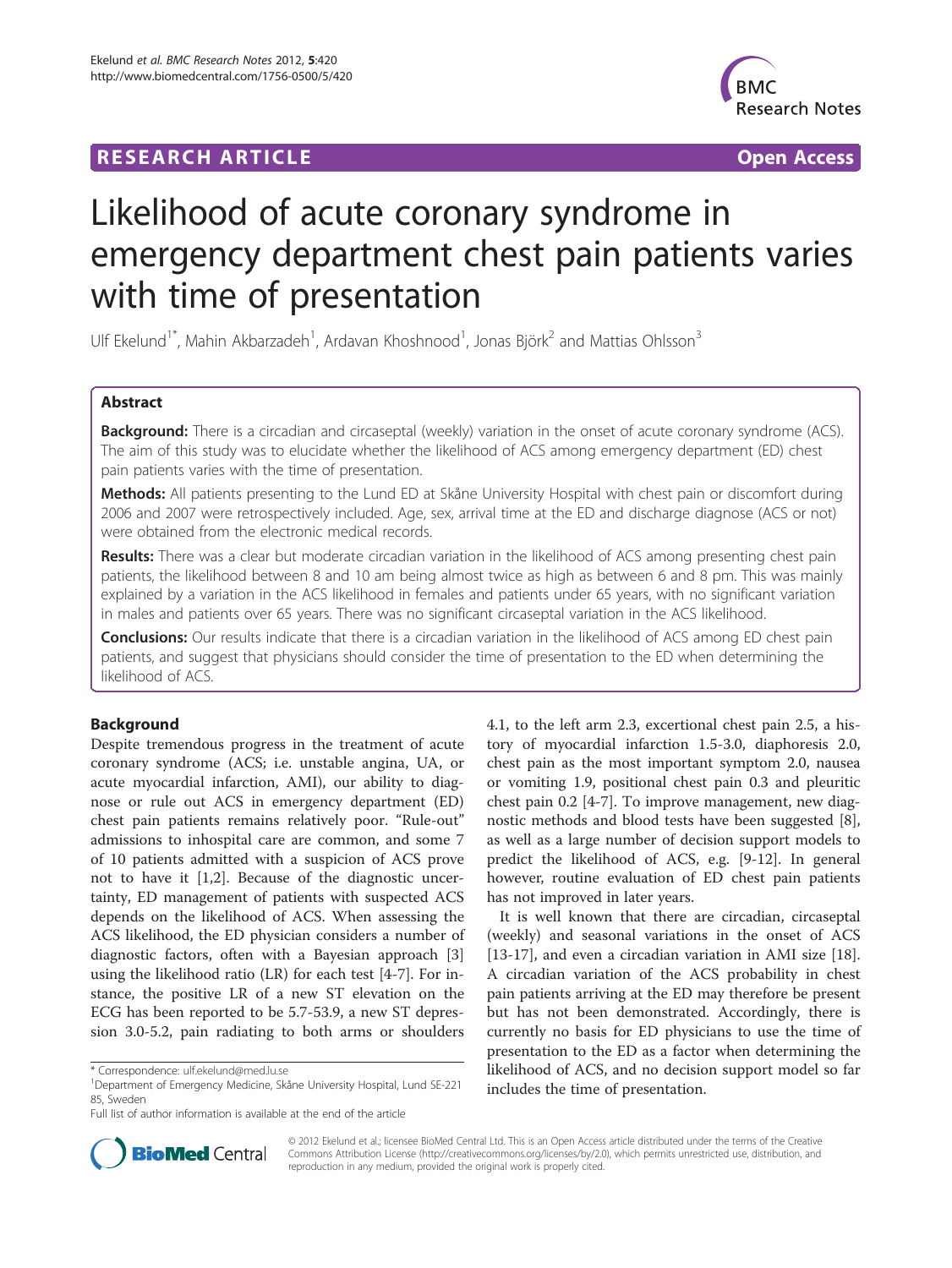The aim of this study was to explore the impact of the time of arrival at the ED and the weekday on the likelihood of ACS in ED chest pain patients.

## Methods

## Setting

The Lund ED at Skåne University Hospital has a catchment area of some 300,000 inhabitants and receives a total of 65,000 patients per year with problems related to Internal Medicine, Neurology, Surgery, Orthopedics and Urology. In the hospital, there is a cardiac intensive care unit with 19 beds and an intermediate care ward with ECG monitoring for cardiac patients at 19 beds. Percutaneous coronary intervention and coronary bypass surgery are available 24 hours/day. During the patient inclusion period, there was no systematic diagnostic protocol for patients with suspected ACS, and no dedicated chest pain unit.

## Patients and diagnoses

We retrospectively included all patients presenting with non-traumatic chest pain or discomfort as chief complaint, as identified by the triage nurse and/or the responsible physician, at the Lund ED from January  $1<sup>st</sup>$ 2006 to December  $31<sup>st</sup>$  2007. Data for each patient regarding age and sex, arrival time at the ED, admission to inhospital care or not, and discharge diagnosis (ACS or not) were retrieved from the electronic patient records.

During the study period, diagnostic criteria for ACS (acute myocardial infarction or unstable angina pectoris) at the hospital were those recommended by the European Society of Cardiology, the American College of Cardiology and the American Heart Association [\[19](#page-4-0)-[21](#page-4-0)]. Discharge diagnoses were made by the attending physician at the ED, or, after hospital admission, by the responsible specialist physician at the ward. No follow-up of the patients sent home from the ED was performed. The data used in the analysis were those used in the actual clinical care of the patients, and they are therefore likely to represent the routine care situation.

## Statistical analysis

We used SPSS for Windows version 18 (IBM Corp.) for the statistical analyses. The circadian and circaseptal variation in the probability of ACS was modeled using multiple logistic regression with time (12 different groups) and weekday as categorical independent variables. Sex and age (9 groups) were also included in the regression models to control for potential differences in sex and age distribution in the patient inflow at different times of the day and at different days of the week. The analyses of circadian and circaseptal variation were conducted for the entire data set, but also stratified for sex and for age (below/at least 65 years old).

## Ethical approval

This study was approved (dnr 384/2007) by the Regional Ethics Committee at Lund.

## Results

As can be seen in Figure [1,](#page-2-0) 11219 ED patient visits with acute chest pain or discomfort were identified during 2006 and 2007. Seventy-eight visits were excluded due to age < 18 years or missing data, leaving 11141 visits by 8763 patients as the study sample. Figure [2](#page-2-0) depicts the age distribution for all patient visits and for those admitted to in-hospital care. In Table [1,](#page-3-0) the ACS likelihoods for the studied patient subgroups are shown. Among the ACS cases, 35% were women and 67% were ≥ 65 years.

## Patients presenting to the ED

As can be seen in Figure [3,](#page-3-0) the peak ED inflow of chest pain patients was between 10 am and noon. This pattern was similar for men and women, and for patients under and over 65 years. The inflow of ACS patients showed a similar pattern but was highest already at 9 to 10 am (data not shown). The likelihood of ACS among presenting chest pain patients showed a clear but moderate circadian variation (Figure [4;](#page-3-0)  $p = 0.01$  in the multiple logistic regression model), with a peak 8–10 am (10.6%) and a nadir at 6–8 pm (5.6%). This diurnal variation was mainly explained by a variation in the ACS likelihood for female ( $p = 0.006$ ) and younger patients ( $< 65$  years;  $p = 0.02$ ), with no significant variation in male ( $p = 0.07$ ) and older patients ( $p = 0.26$ ). In women, the highest and lowest likelihoods were 9% and 2.5%.

The circaseptal variation of chest pain patient inflow was modest with Monday as the busiest day (18% of weekly patients) and Friday as the least busy day (12%). There was no significant circaseptal variation in the likelihood of ACS  $(p>0.3)$ .

## Patients admitted to in-hospital care

Among chest pain patients admitted from the ED to inhospital care  $(n = 5233)$ , the average ACS likelihood was higher for men than for women, and also higher for older than for younger patients (Table [1](#page-3-0)). The likelihood of ACS among admitted cases was 20% for those arriving at the ED at 8–10 am, and 13% at 6–8 pm, but the circadian variation was not statistically significant ( $p = 0.06$ ).

## **Discussion**

This study indicates that there is a diurnal variation in the likelihood of ACS among chest pain patients presenting at the ED. To our knowledge, this variation has not been described before. The diurnal variation was more marked among females and younger patients, and was not explained by differences in sex and age distribution in the patient inflow at different times of the day.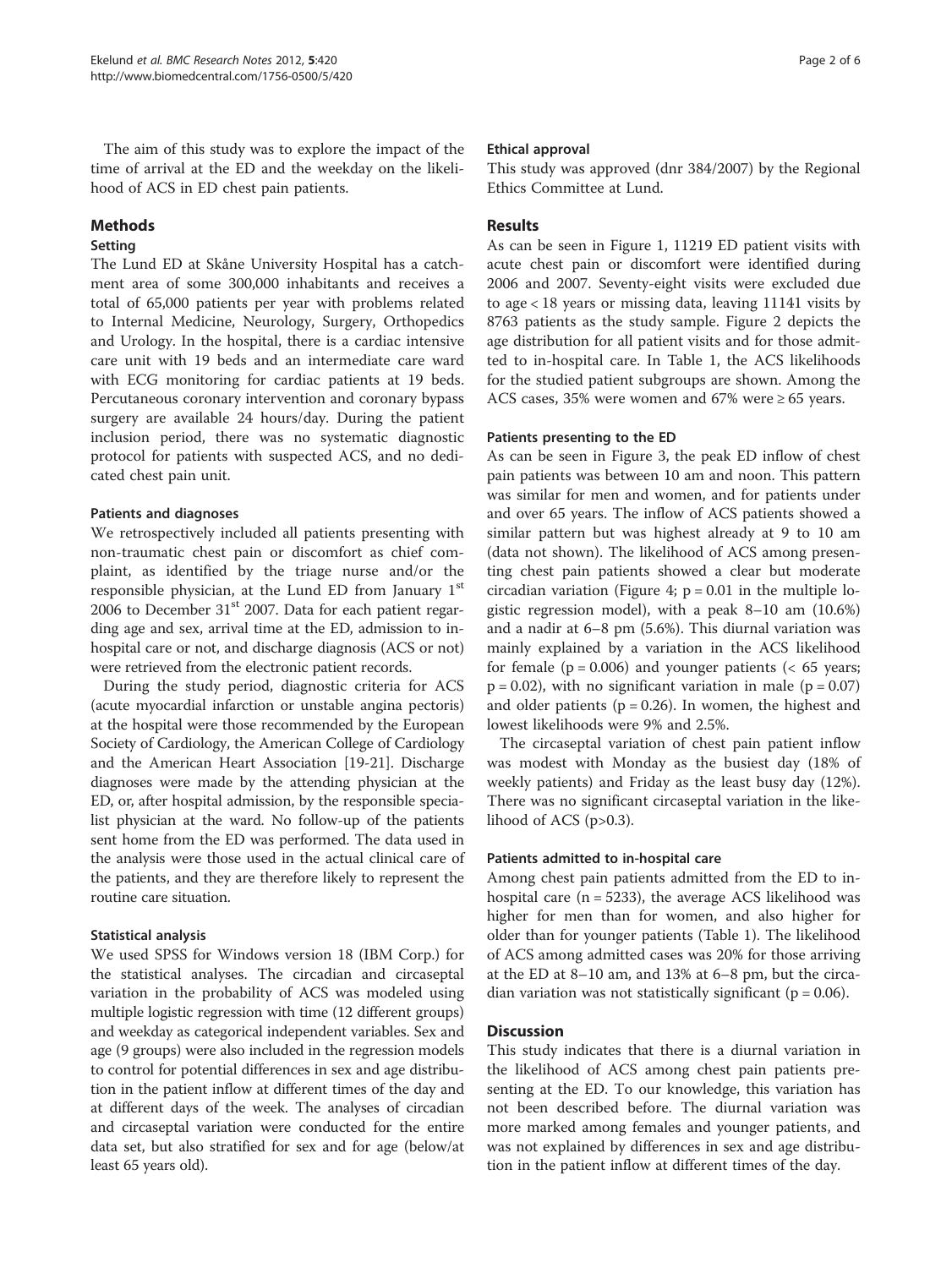<span id="page-2-0"></span>

The circadian variation in the ACS likelihood was clear but moderate, with a higher likelihood midnight-10 am (Figure [4\)](#page-3-0), a peak at 6–10 am and a nadir at 6–8 pm. The obvious reason for this likelihood variation was the different diurnal inflows of chest pain patients with and without ACS. The causes of the different inflows of these groups are unclear, but there are at least two possible explanations. The first is the well established circadian variation of ACS symptom onset [\[13-17\]](#page-4-0), which would



cause ACS patients to present at the ED primarily in the morning. The second is that patients with milder chest pain and "harmless" diagnoses may hesitate to go to the ED during the inconvenient hours between midnight and 10 am. Other possible causes include different prehospital delays in the two groups owing to different symptom histories, comorbidities and/or availabilities of transportation (e.g. ambulance vs public transportation). Whatever the cause, the present data indicate that time of presentation to the ED is a diagnostic factor when determining the likelihood of ACS in ED chest pain patients.

The ED physician often determines the ACS likelihood using Bayesian reasoning [\[3\]](#page-4-0) and diagnostic information mainly from the symptom history, the ECG and blood markers of myocardial injury, together with factors such as age, sex and previous diseases [\[4](#page-4-0)-[7,20\]](#page-4-0). In the present study, the odds ratio for ACS for a patient presenting 8–10 am as compared to 6–8 pm was 2.0. This odds ratio is in the same order of magnitude as the impact on the odds (i.e. LR) for ACS of pain radiating to the left arm (LR 2.3), diaphoresis (LR 2.0), a history of myocardial infarction (LR 1.5-3.0), and chest pain as the most important symptom (LR 2.0), and larger than the impact of male sex in the present study (odds ratio 1.6; see Table [1\)](#page-3-0). Time of presentation to the ED may thus be as important as many well-established diagnostic factors when assessing the likelihood of ACS.

The demonstration of a diurnal variation of the ACS likelihood may have at least two clinical implications.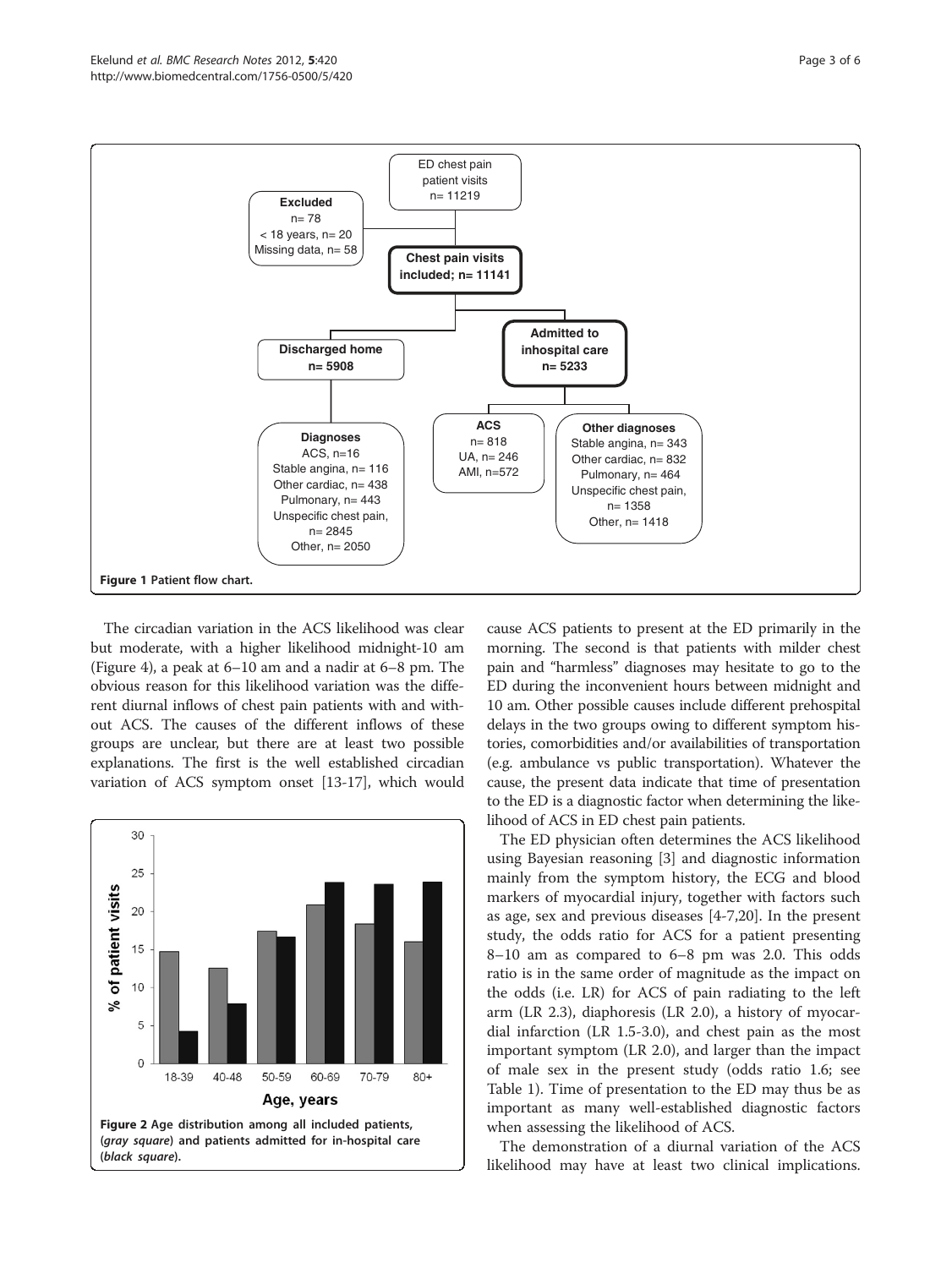|                          | Mean age<br>years (SD <sup>a</sup> ) | ED visits (n) | <b>Admitted</b><br>cases (n) | ACS likelihood (prevalence) |                       |
|--------------------------|--------------------------------------|---------------|------------------------------|-----------------------------|-----------------------|
|                          |                                      |               |                              | Cases presenting to the ED  | <b>Admitted cases</b> |
| All patient visits       | 60 (18)                              | 11141         | 5233                         | 7.5%                        | 16%                   |
| Men                      | 59 (18)                              | 5789          | 2979                         | 9%                          | 18%                   |
| Women                    | 62(19)                               | 5352          | 2254                         | 6%                          | 13%                   |
| Patients < 65 years      | 47 (13)                              | 6263          | 2152                         | 4.5%                        | 13%                   |
| Patients $\geq 65$ years | 77(7.8)                              | 4878          | 3081                         | 11%                         | 18%                   |

<span id="page-3-0"></span>Table 1 Number, age and ACS likelihood among presenting and admitted study cases

<sup>a</sup>Standard deviation.

First, knowledge of this variation might influence the ED physician's decision-making. Patients presenting at 9 am had almost twice the ACS risk of those presenting at 7 pm (Figure 4), and in female patients, the risk was 3 times higher. Since the likelihood variation must still be viewed as modest however, clinicians may take the time of arrival into account mainly when ECG, blood markers and symptoms are inconclusive, like they do with other clinical information with a modest LR such as gender, diaphoresis or a previous MI [[5](#page-4-0),[7\]](#page-4-0). Second, mathematical decision support models for the prediction of ACS may be improved by the addition of a factor related to the time of presentation. Published models so far have included e.g. the ECG, previous coronary artery disease, patient age, pain duration, localization and similarity to previous angina or AMI, diabetes and sex [\[10-12,22,23](#page-4-0)]. Currently, these decision support models are rarely used in routine care, but if significantly improved by a time factor, their clinical use may increase.

The present inflow pattern of chest pain patients was very similar to the overall patient inflow at our and other [[24-26](#page-4-0)] EDs, with a noon peak and an early morning nadir. Further, the inflow pattern of ACS patients was similar to that reported for AMI patients in the UK [\[27\]](#page-4-0).

In patients with acute myocardial infarction (AMI), the average delay from symptom onset to presentation at the hospital is 2–4 h [\[28\]](#page-4-0). If the delay was similar for the ACS patients in the present study, the incidence of ACS

of patient visits  $\epsilon$  $\overline{A}$ Figure 3 Circadian inflow of chest pain patients to the ED.

symptom onset was highest 6–8 am. This is somewhat earlier than in previous studies, where the peak incidence of AMI symptom onset was at 8–10 am [\[17,29](#page-4-0)-[31\]](#page-5-0). However, the average delay may be different depending on society resources, health care organization and patient population [[28](#page-4-0)], and may well be different in the present study which included ACS cases than in previous studies with only AMI cases.

### Study limitations

This study was performed in a single university hospital ED and did not include data on chest pain duration or characteristics, prehospital delay or comorbidities in the patients. Although the diurnal presentation pattern and the age and sex distribution suggest that our patients were similar to those in other EDs [\[24](#page-4-0)-[27](#page-4-0)], the present results need to be confirmed in other patient populations and health care settings. No follow-up was performed of the patients sent home from the ED, and a small fraction of the ACS cases might therefore have been missed. Since this is probably rare at our ED [[32](#page-5-0)], it is unlikely that this would have influenced the results significantly.

## **Conclusions**

These results indicate that there is a circadian variation in the likelihood of ACS among chest pain patients presenting to the ED. The causes of the variation are likely multiple, and probably include the well-known diurnal

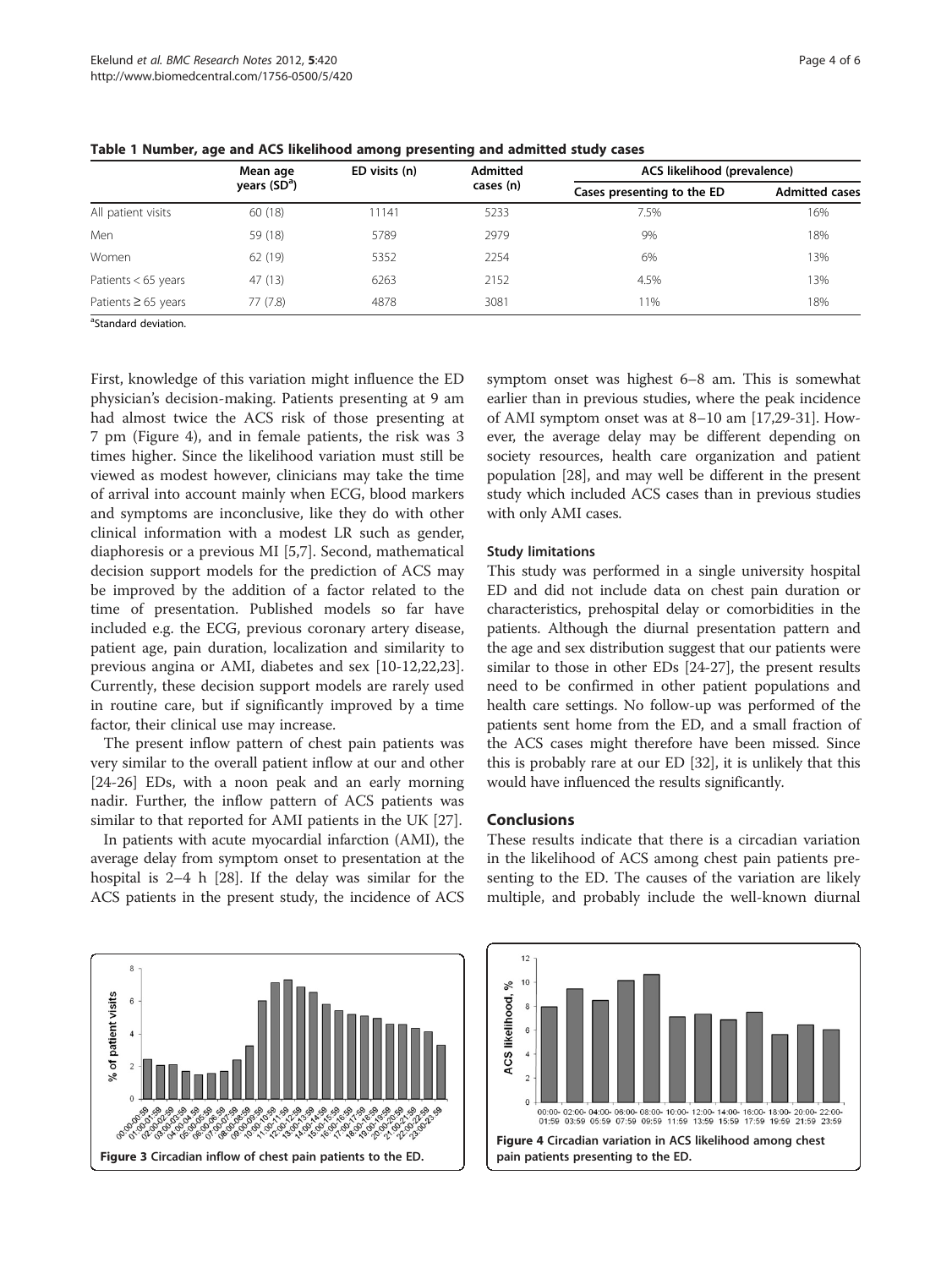<span id="page-4-0"></span>variation in ACS symptom onset. The results suggest that physicians should consider the time of arrival at the ED when assessing the likelihood of ACS in ED chest pain patients, but additional studies are needed to confirm this in other populations and health care settings.

#### Competing interests

The authors declare that they have no competing interests.

#### Authors' contributions

UE conceived and designed the study, interpreted the data and wrote the manuscript. MA and AK collected and interpreted the data and critically revised the manuscript. JB provided expert statistical advice in the design and presentation in the study and critically revised the manuscript. MO collected and organized the electronic data, and critically revised the manuscript. All authors read and approved the final manuscript.

#### Acknowledgements

This study was funded by the Region Skåne.

#### Sources of funding

This work was supported by an ALF grant at Skåne University Hospital, Lund, Sweden, by the Region Skåne, The Swedish Heart and Lung foundation and the Laerdal foundation for Acute Medicine.

#### Author details

<sup>1</sup>Department of Emergency Medicine, Skåne University Hospital, Lund SE-221 85, Sweden. <sup>2</sup>Region Skåne competence centre for clinical research, Lund, Sweden. <sup>3</sup>Department of Theoretical Physics, Lund University, Lund, Sweden.

#### Received: 12 April 2012 Accepted: 30 April 2012 Published: 8 August 2012

#### References

- 1. Pope JH, Ruthazer R, Beshansky JR, Griffith JL, Selker HP: Clinical features of Emergency Department Patients presenting with symptoms suggestive of acute cardiac ischemia: a multicenter study. *J Thromb Thrombolysis* 1998, 6(1):63–74.
- 2. Ekelund U, Nilsson HJ, Frigyesi A, Torffvit O: Patients with suspected acute coronary syndrome in a university hospital emergency department: an observational study. *BMC Emerg Med* 2002, 2(1):1–7.
- 3. Grant DC, Keim SM, Telfer J: Teaching Bayesian analysis to Emergency Medicine residents. *J Emerg Med* 2006, 31(4):437–440.
- Goodacre S, Locker T, Morris F, Campbell S: How useful are clinical features in the diagnosis of acute, undifferentiated chest pain? *Acad Emerg Med* 2002, 9(3):203–208.
- 5. Panju AA, Hemmelgarn BR, Guyatt GH, Simel DL: The rational clinical examination. Is this patient having a myocardial infarction? *JAMA* 1998, 280(14):1256–1263.
- Bruyninckx R, Aertgeerts B, Bruyninckx P, Buntinx F: Signs and symptoms in diagnosing acute myocardial infarction and acute coronary syndrome: a diagnostic meta-analysis. *Br J Gen Pract* 2008, 58(547):105–111.
- 7. Swap CJ, Nagurney JT: Value and limitations of chest pain history in the evaluation of patients with suspected acute coronary syndromes. *Jama* 2005, 294(20):2623–2629.
- Ekelund U, Forberg JL: New methods for improved evaluation of patients with suspected acute coronary syndrome in the emergency department. *Emerg Med J* 2007, 24(12):811–814.
- 9. Tierney WM, Roth BJ, Psaty B, McHenry R, Fitzgerald J, Stump DL, Anderson FK, Ryder KW, McDonald CJ, Smith DM: Predictors of myocardial infarction in emergency room patients. *Crit Care Med* 1985, 13(7):526–531.
- 10. Selker HP, Beshansky JR, Griffith JL, Aufderheide TP, Ballin DS, Bernard SA, Crespo SG, Feldman JA, Fish SS, Gibler WB, *et al*: Use of the acute cardiac ischemia time-insensitive predictive instrument (ACI-TIPI) to assist with triage of patients with chest pain or other symptoms suggestive of acute cardiac ischemia. A multicenter, controlled clinical trial. *Ann Intern Med* 1998, 129(11):845–855.
- 
- 11. Harrison RF, Kennedy RL: Artificial neural network models for prediction of acute coronary syndromes using clinical data from the time of presentation. *Ann Emerg Med* 2005, 46(5):431–439.
- 12. Goldman L, Cook EF, Brand DA, Lee TH, Rouan GW, Weisberg MC, Acampora D, Stasiulewicz C, Walshon J, Terranova G: A computer protocol to predict myocardial infarction in emergency department patients with chest pain. *N Engl J Med* 1988, 318(13):797–803.
- 13. Hammoudeh AJ, Alhaddad IA: Triggers and the onset of acute myocardial infarction. *Cardiol Rev* 2009, 17(6):270–274.
- 14. Bhalla A, Sachdev A, Lehl SS, Singh R, D'Cruz S: Ageing and circadian variation in cardiovascular events. *Singapore Med J* 2006, 47(4):305–308.
- 15. Mickley H, Pless P, Nielsen JR, Moller M: Circadian variation of transient myocardial ischemia in the early out-of-hospital period after first acute myocardial infarction. *Am J Cardiol* 1991, 67(11):927–932.
- 16. Rana JS, Mukamal KJ, Morgan JP, Muller JE, Mittleman MA: Circadian variation in the onset of myocardial infarction: effect of duration of diabetes. *Diabetes* 2003, 52(6):1464–1468.
- 17. ISIS-2 (Second International Study of Infarct Survival) Collaborative Group: Morning peak in the incidence of myocardial infarction: experience in the ISIS-2 trial. *Eur Heart J* 1992, 13(5):594–598.
- 18. Suarez-Barrientos A, Lopez-Romero P, Vivas D, Castro-Ferreira F, Nunez-Gil I, Franco E, Ruiz-Mateos B, Garcia-Rubira JC, Fernandez-Ortiz A, Macaya C, *et al*: Circadian variations of infarct size in acute myocardial infarction. *Heart* 2011, 97(12):970–976.
- 19. Myocardial infarction redefined--a consensus document of The Joint European Society of Cardiology/American College of Cardiology Committee for the redefinition of myocardial infarction. *Eur Heart J* 2000, 21(18):1502–1513.
- 20. Braunwald E, Antman EM, Beasley JW, Califf RM, Cheitlin MD, Hochman JS, Jones RH, Kereiakes D, Kupersmith J, Levin TN, *et al*: ACC/AHA 2002 guideline update for the management of patients with unstable angina and non-ST-segment elevation myocardial infarction–summary article. *J Am Coll Cardiol* 2002, 40(7):1366–1374.
- 21. Bertrand ME, Simoons ML, Fox KA, Wallentin LC, Hamm CW, McFadden E, De Feyter PJ, Specchia G, Ruzyllo W: Management of acute coronary syndromes in patients presenting without persistent ST-segment elevation. *Eur Heart J* 2002, 23(23):1809–1840.
- 22. Pozen MW, D'Agostino RB, Selker HP, Sytkowski PA, Hood WB Jr: A predictive instrument to improve coronary-care-unit admission practices in acute ischemic heart disease. A prospective multicenter clinical trial. *N Engl J Med* 1984, 310(20):1273–1278.
- 23. Lopez de Sa E, Lopez-Sendon J, Anguera I, Bethencourt A, Bosch X: Prognostic value of clinical variables at presentation in patients with non-ST-segment elevation acute coronary syndromes: results of the Proyecto de Estudio del Pronostico de la Angina (PEPA). *Medicine* 2002, 81(6):434–442. Baltimore.
- 24. Ekelund U, Kurland L, Eklund F, Torkki P, Letterstal A, Lindmarker P, Castren M: Patient throughput times and inflow patterns in Swedish emergency departments. A basis for ANSWER, A National SWedish Emergency Registry. *Scand J Trauma Resusc Emerg Med* 2011, 19:37.
- 25. Downing A, Wilson R: Temporal and demographic variations in attendance at accident and emergency departments. *Emerg Med J* 2002, 19(6):531–535.
- 26. Pitts SR, Niska RW, Xu J, Burt CW: *National Hospital Ambulatory Medical Care Survey: 2006 Emergency Department Summary. In: National Health Statistics Reports*. Washington DC: US Department of health and human services; 2008:1–14.
- 27. *Accident and Emergency Attendances in England 2009*–*10. In.: National Health Service*. UK: The Health and Social Care Information Centre; 2011:1–55.
- 28. Nguyen HL, Saczynski JS, Gore JM, Goldberg RJ: Age and sex differences in duration of prehospital delay in patients with acute myocardial infarction: a systematic review. *Circ Cardiovasc Qual Outcomes* 2010, 3(1):82–92.
- 29. Hjalmarson A, Gilpin EA, Nicod P, Dittrich H, Henning H, Engler R, Blacky AR, Smith SC Jr, Ricou F, Ross J Jr: Differing circadian patterns of symptom onset in subgroups of patients with acute myocardial infarction. *Circulation* 1989, 80(2):267–275.
- 30. Leiza JR, de Llano JM, Messa JB, Lopez CA, Fernandez JA: New insights into the circadian rhythm of acute myocardial infarction in subgroups. *Chronobiol Int* 2007, 24(1):129–141.